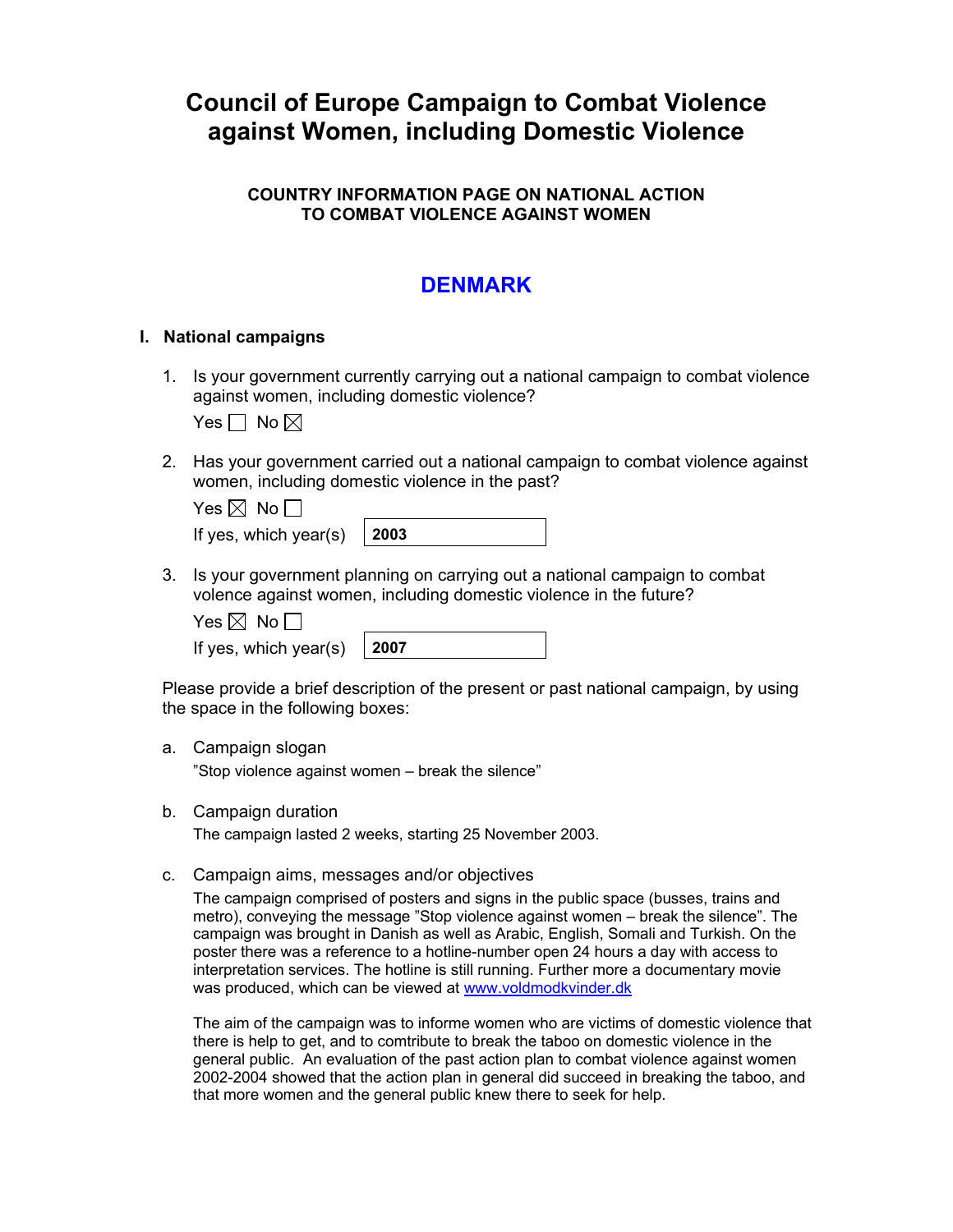- d. Expected or achieved results
- e. Campaign website address [www.lige.dk](http://www.lige.dk/)

#### **II. National Plan of Action**

1. Has your government adopted a national plan of action to combat violence against women, including domestic violence?

| es $\boxtimes$ | <b>No</b> |
|----------------|-----------|
|----------------|-----------|

|  | If yes, which yea |  |
|--|-------------------|--|
|  |                   |  |

If yes, which year **2005, for the period 2005-2008** 

2. Is your government currently implementing a national plan of action to combat violence against women, including domestic violence?

| Yes $\boxtimes$ |  | No <sub>1</sub> |
|-----------------|--|-----------------|
|-----------------|--|-----------------|

3. Has your government implemented a national plan of action to combat violence against women, including domestic violence in the past?

| Yes $\boxtimes$ No $\Box$         |  |
|-----------------------------------|--|
| If yes, which year(s) $\vert$ 200 |  |

| 2--2004 |  |
|---------|--|

4. Is your government planning on implementing a national plan of action to combat violence against women, including domestic violence in the future?

Yes No Decision will be taken upon expiration of the current action plan

If yes, which year(s)

Please provide a brief description of the national plan of action, by using the space in the following boxes:

- a. Aims, activities and expected or achieved results of the national plan of action In its action plan for 2005–2008, the Government will uphold focus on:
	- Support to victims
	- Activities aimed at perpetrators
	- Activities aimed at professionals
	- Knowledge and information

Another key point of the action plan is a strong focus on prevention. Ideally, prevention revolves around preventing violence before it ever occurs, possibly by ensuring that the surroundings take rapid, professional action to stop violence as early as possible.

Preventive activities target the general population as well as the professionals who encounter the violent families. This is why the action plan encompasses an array of information campaigns and training offers. The information campaign aims at establishing that men's violence against women is in no way acceptable, and at telling both victims and abusers where to find help. Thus, all action plan activities must aid in preventing violence against women and preventing repetition.